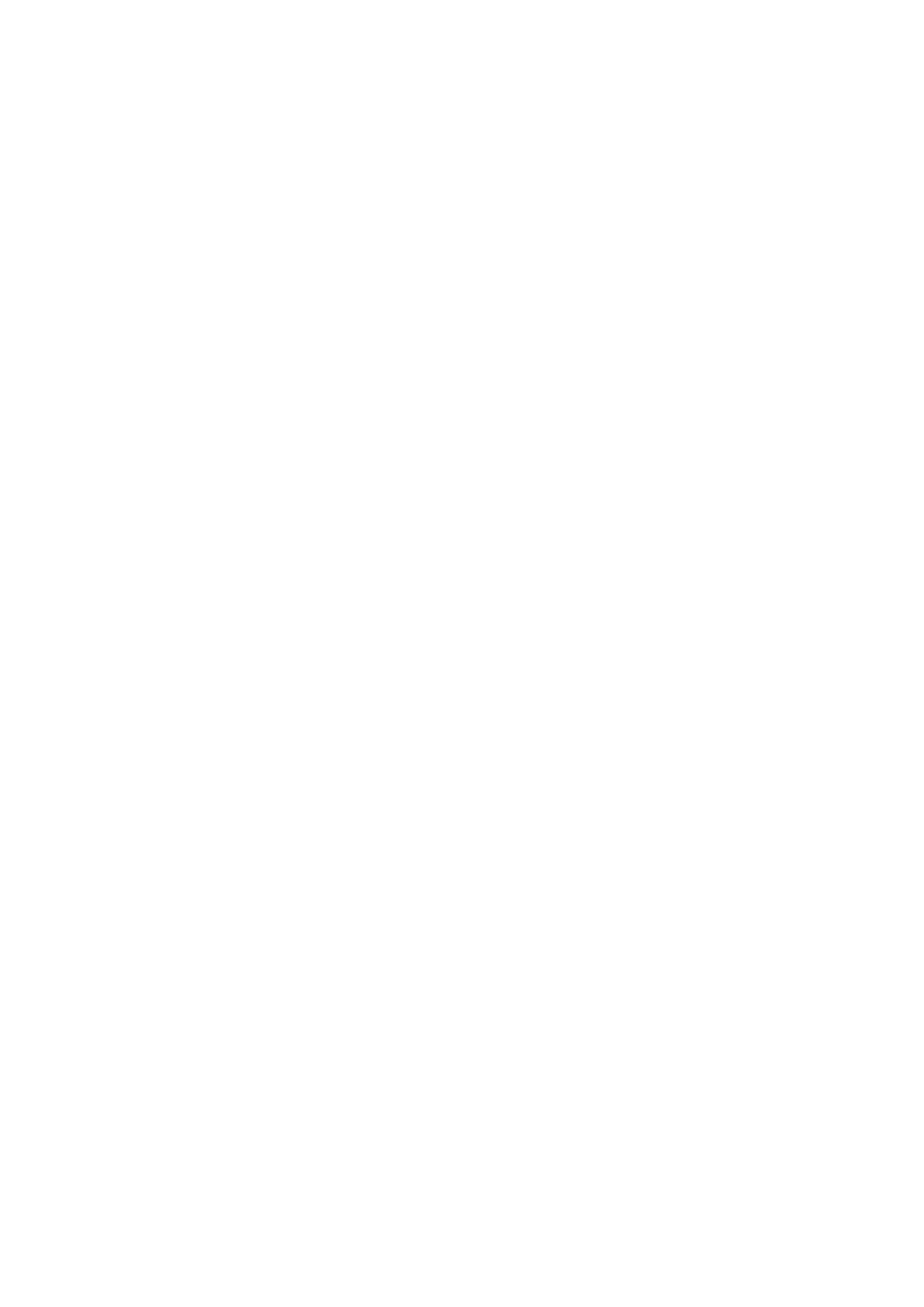## 1 Budget Statement

## **Introduction**

Sweden should be a society characterised by freedom, community, cohesion and respect for the life choices of the individual. In changing times, Sweden is now being led by a broad coalition, which with the capacity to act and a long-term approach, using the January Agreement as the foundation, is taking on social challenges such as unemployment, climate change, growing welfare needs, the gap between urban and rural areas, inadequate integration, learning outcomes in schools, and crime.

Following a few years with high growth rates, a slowdown is now taking place in the global economy and in Sweden, although resource utilisation in the Swedish economy remains higher than normal. At the same time, several of the risks around the world highlighted in recent years have increased. This includes the risk of an escalation in the trade conflict between the United States and China, and the risk of the United Kingdom leaving the EU without a deal.

Sweden is well equipped. Our public finances are in good order, and the central government debt-to-GDP ratio is the lowest since 1977. The employment rate is high and the percentage of people relying on social insurance and other income security is low.

Strong public finances mean that Sweden can both address the economic slowdown and conduct reform policies to resolve societal problems.

The fiscal policy framework agreement must be safeguarded to ensure long-term sustainable public finances.

More people will find work and experience the freedom that comes with a job and an income.

Our welfare will be secured by high employment levels among both women and men, strong incentives to work and better conditions for enterprise, innovation, exports and job creation, and with the sustainable use of our natural resources. Education and labour market policies will be developed to address employers' demand for skilled labour. Entry Agreements will be introduced, including for companies without collective agreements and in recruitment agencies, to enable more newly-arrived immigrants and long-term unemployed to obtain work. More people will be given the chance to develop, change direction and try new approaches throughout their working life. A Skills Development Programme will be introduced. The economic slowdown will be addressed with measures to maintain a high level of employment. The business sector's overall competitiveness requires more innovative and growing companies. The welfare-creating forces will create jobs throughout the country. More people will be able to start and run companies, and companies will have better opportunities to grow. Tax on work and on employment will be reduced, partly by abolishing the upper bracket for central government income tax and introducing a labour market entry deduction. This will strengthen the overall competitiveness of the business sector and Sweden's export opportunities.

Conditions will be improved for newly-arrived immigrants to become established in Swedish society. Women and men, regardless of background, should encounter the same expectations and opportunities to support themselves through employment. In recent years, new-arrivals immigrants have managed to find employment more quickly, but substantial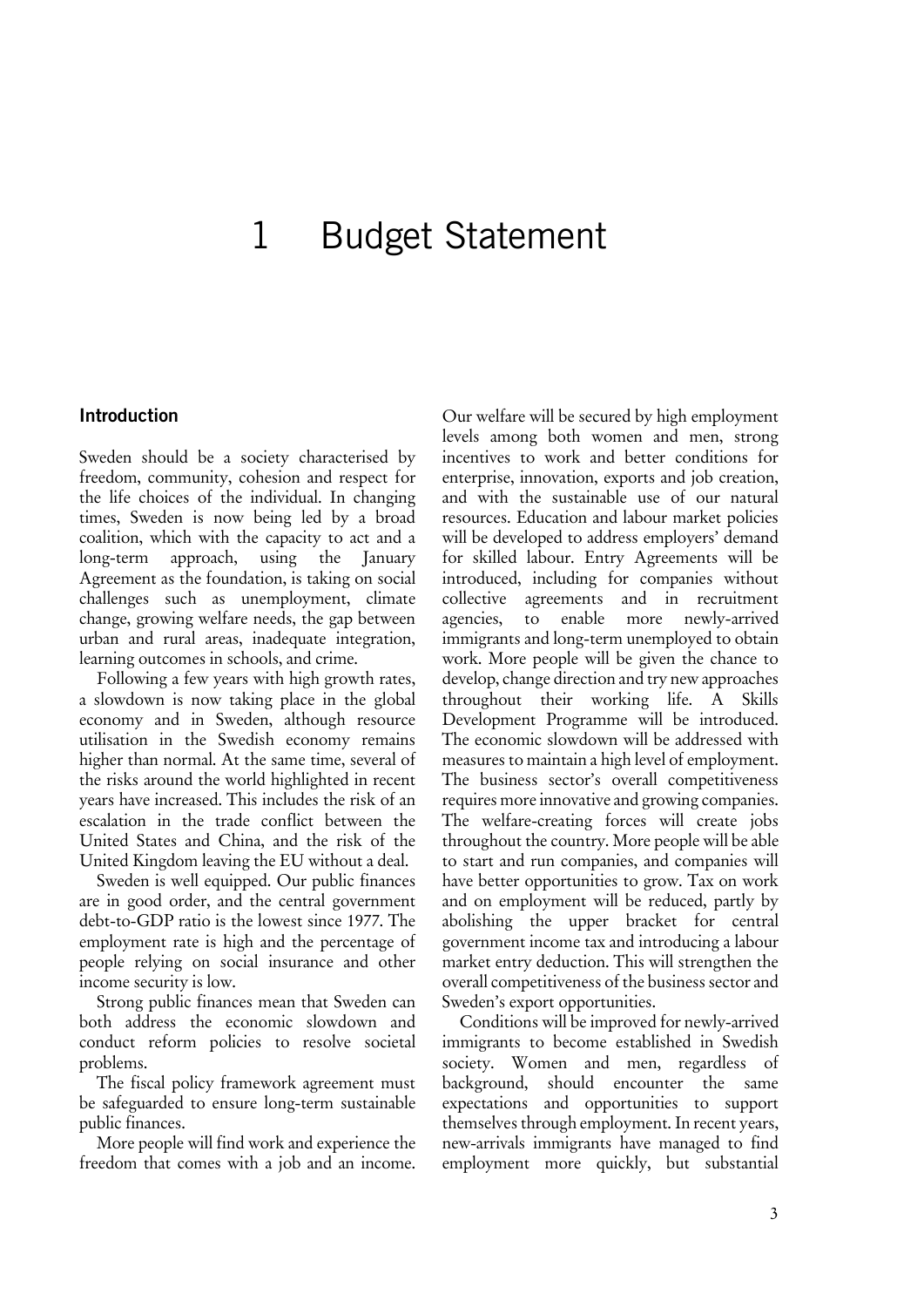problems still remain. Labour force participation among foreign-born people has increased, especially among women, and the difference in relation to those born in Sweden has declined. Although the employment rate among foreignborn people has increased, the employment gap between those born abroad and those born in Sweden is still too large. The pace of newlyarrived immigrants' establishment on the labour market must be increased, especially among women, and their knowledge of Swedish must be improved. Investments will be made in Swedish language teaching. Racism and discrimination in the labour market must be countered.

Sweden should take the lead and show that a fossil-free world is possible and can be combined with a higher standard of living. The target set by the Riksdag – that Sweden will have net zero greenhouse gas emissions by 2045 at the latest – must be achieved. Economic policy instruments will be used to move society in a more environmentally friendly direction and enable more people to make climate-smart choices in their everyday lives. Environmentally harmful subsidies need to be phased out, both in Sweden and globally. A robust green tax shift will be implemented. Society's climate investments are increasing, contributing to jobs and entrepreneurship throughout the country. Economic policy must promote the achievement of Sweden's environmental objectives. An action plan for a substantial reduction in emissions will be produced. Swedish continues to play a leading international role in implementing the Paris Agreement and the 2030 Agenda. Sweden will also take the lead internationally in being able to tax fossil jet fuel.

Support for climate investments will be strengthened, improved and developed. The support for a climate transition in the industry will be increased to enable important technology transitions and strengthen future competitiveness. Sweden is to be a leader in climate transition, with regard to both reduced emissions and the development of green technology. The Government is increasing the investment in the Green Industry Leap and the support for developing technology for negative emissions. Furthermore, measures will be taken to create better conditions for self-generated renewable energy through the extension of the investment subsidy for solar panels. The resources to protect valuable natural environments and improve marine environments will be increased. The protection of endangered species and valuable natural environments for future generations will go hand in hand with strengthened ownership rights and legal security for landowners and companies.

The welfare system must be strengthened. A universal and tax-financed welfare system based on a high level of employment contributes to equity and gender equality, and paves the way for improved life chances for everyone. At a time when an increasing number of Swedes are living longer, extensive resources are required to maintain a high level of quality in health and medical care. The increase in general subsidies to the local government sector are continuing at a steady pace, which is an effective means of addressing an economic slowdown. A universal welfare system is the most important force for redistribution in our society. Freedom of choice for the individual is a central part of the Swedish welfare model.

The healthcare waiting lists will be shortened with an updated 'waiting list billion' and access to primary care will increase. At the same time, there will be a targeted investment in continuing education and career posts for nurses. Everyone who is entitled to the assistance allowance must also receive it. The waiting lists to child and adolescent psychiatry must be shortened, with the aim of having no queues at all.

All those who have worked and paid tax in Sweden during their whole professional life deserve a secure old age. A strengthened basic security in the general pension and an increased housing supplement will improve the financial conditions for elderly people who experience financial difficulties. The tax gap between salary and pension will be reduced and removed.

Sweden is to be a prominent knowledge nation. All schools should be good schools, characterised by order, peace and a calm study environment, with a focus on knowledge, and equity. Reforms will be implemented to improve equity between schools. The teaching profession will be strengthened by employing more teaching assistants in schools and the implementation of the first stage in establishing a teacher profession programme.

The whole of Sweden must thrive and grow. Better opportunities to live, study and work throughout the country will ensure that the whole of Sweden's potential is put to good use.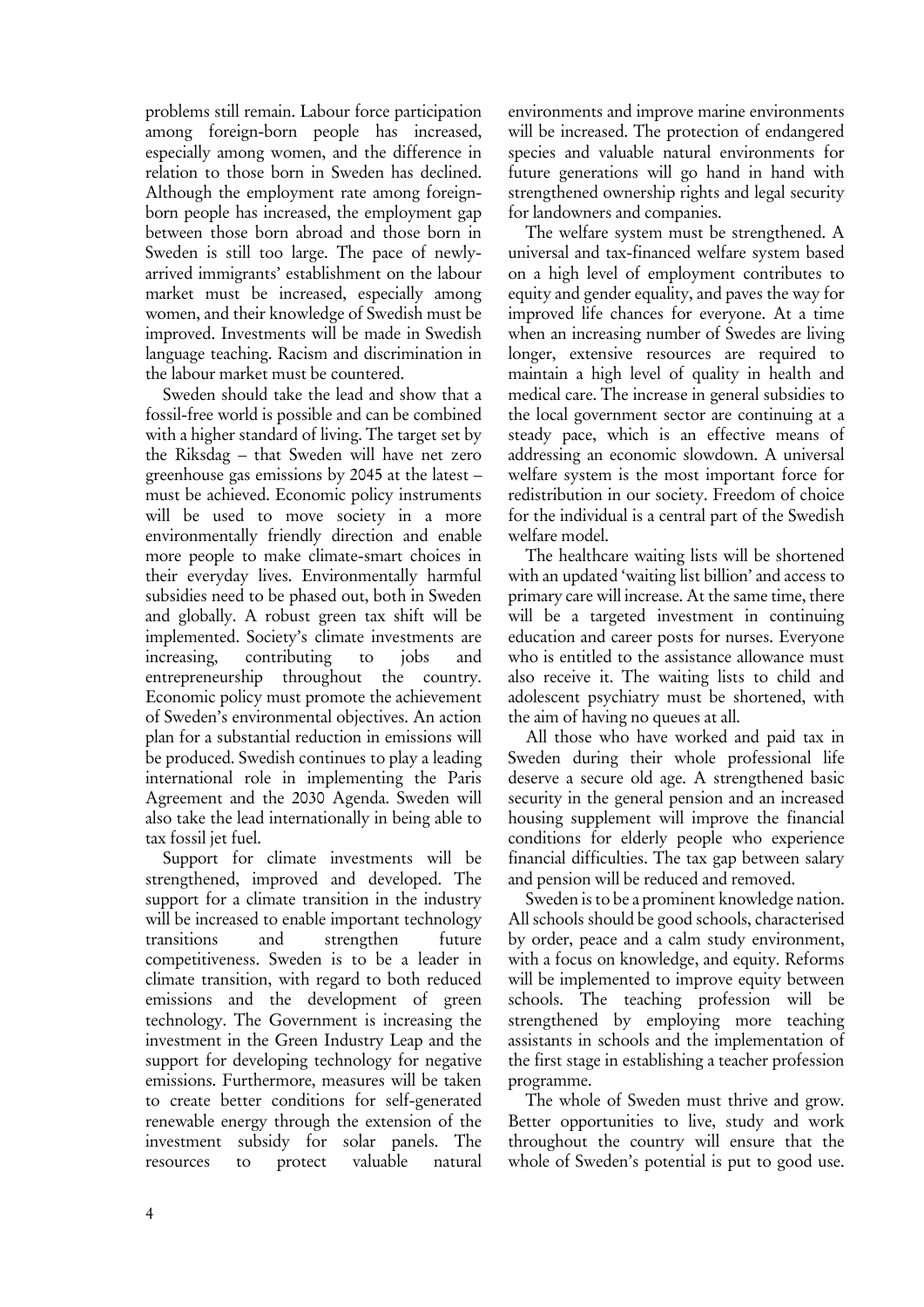The development of rural areas is crucial for the whole of Sweden. Swedish food production will be reinforced through a farming package. The food strategy will be reinforced. The central government presence will be extended; proximity to commercial services in sparsely populated areas will be safeguarded and the expansion of digital infrastructure will be taken further. Road and rail maintenance in rural areas will be reinforced. Special funding will be allocated to municipalities that have received large numbers of newly arrived immigrants in relation to their population. A tax reduction aimed at sparsely populated areas, particularly in northern and western Sweden, will be introduced.

Housing construction is still at high levels, but the pace is now slowing down. There is still a considerable housing shortage and mobility in the housing market is inadequate. More housing needs to be built, the housing segregation trend needs to be broken and young people must be given better opportunities to move into their own homes. The support for housing construction will be made more efficient and fit-for-purpose. The ceiling for deferred capital gains when selling a home will be raised permanently. Climate declarations must be submitted when erecting new buildings.

Sweden's migration policy must be humane, legally secure and effective. The act that temporarily limits the possibility for asylum seekers to obtain a residence permit in Sweden has been extended. A cross-party committee is to decide Sweden's future migration policy. Persons eligible for subsidiary protection will be given the same right to be reunited with their families as refugees. Funding will be allocated for detention centre places and to the faster processing of asylum cases in court. The deductions for refugee reception costs within the development assistance framework will be reduced.

The fight against crime and its causes will be intensified. Society must be strong enough to protect people from everything from petty crime to terrorism. The Swedish Police Service will be given additional resources. Work on employing 10 000 more people in the Police by 2024 will continue to strengthen the Police's capacity to better fight serious organised crime, for instance. As the number of court cases is increasing and a larger number of criminals are being sentenced, the Swedish courts and the Swedish Prison and Probation Service will be allocated additional

resources. The capacity to combat welfare crime and money laundering will be improved. The Swedish Prosecution Authority, the Swedish courts and Swedish Customs will be strengthened. Honour-related violence and oppression will be made visible, pre-empted, prevented and punished. The whole of society must play its part in combating and preventing crime.

An increase in defence capabilities is required to enhance security in Sweden and stability in our neighbourhood. The Government therefore intends to allocate SEK 5 billion to military defence in 2022 and a further SEK 5 billion annually during the remainder of the defence policy period, in line with the Defence Commission's proposals. Furthermore, the Government will put forward a defence policy bill in autumn 2020. The overall content of the Defence Commission's proposal will be implemented in accordance with allocated funds. The reinforcements give the Swedish defence authorities good planning conditions.

Tax on work will be reduced to contribute to jobs and sustainable growth. The upper bracket for central government income tax will be abolished, which is expected to lead to a higher number of hours worked, a labour market entry deduction will be introduced to facilitate entry into the labour market for young people and newly arrived immigrants, taxes on fuel will be adjusted and income tax reduced in certain sparsely populated areas. The ceiling for deferred capital gains when selling a home will be raised permanently to increase mobility in the housing market, and the R&D deduction will be strengthened to facilitate continued investment by the Swedish business sector in new technology and high knowledge content. Tax for people over 65 will be cut. This will close the gap in taxation between salary and pension that existed prior to 2019.

The Budget Bill for 2020 is based on a political agreement between the Social Democratic Party, the Centre Party, the Liberal Party and the Green Party.

In response to a difficult parliamentary situation and using the January Agreement as the foundation, we are resolving societal challenges and creating the conditions for a society where cohesion and security go hand in hand with people's freedom and opportunities. This is how we will move Sweden forward.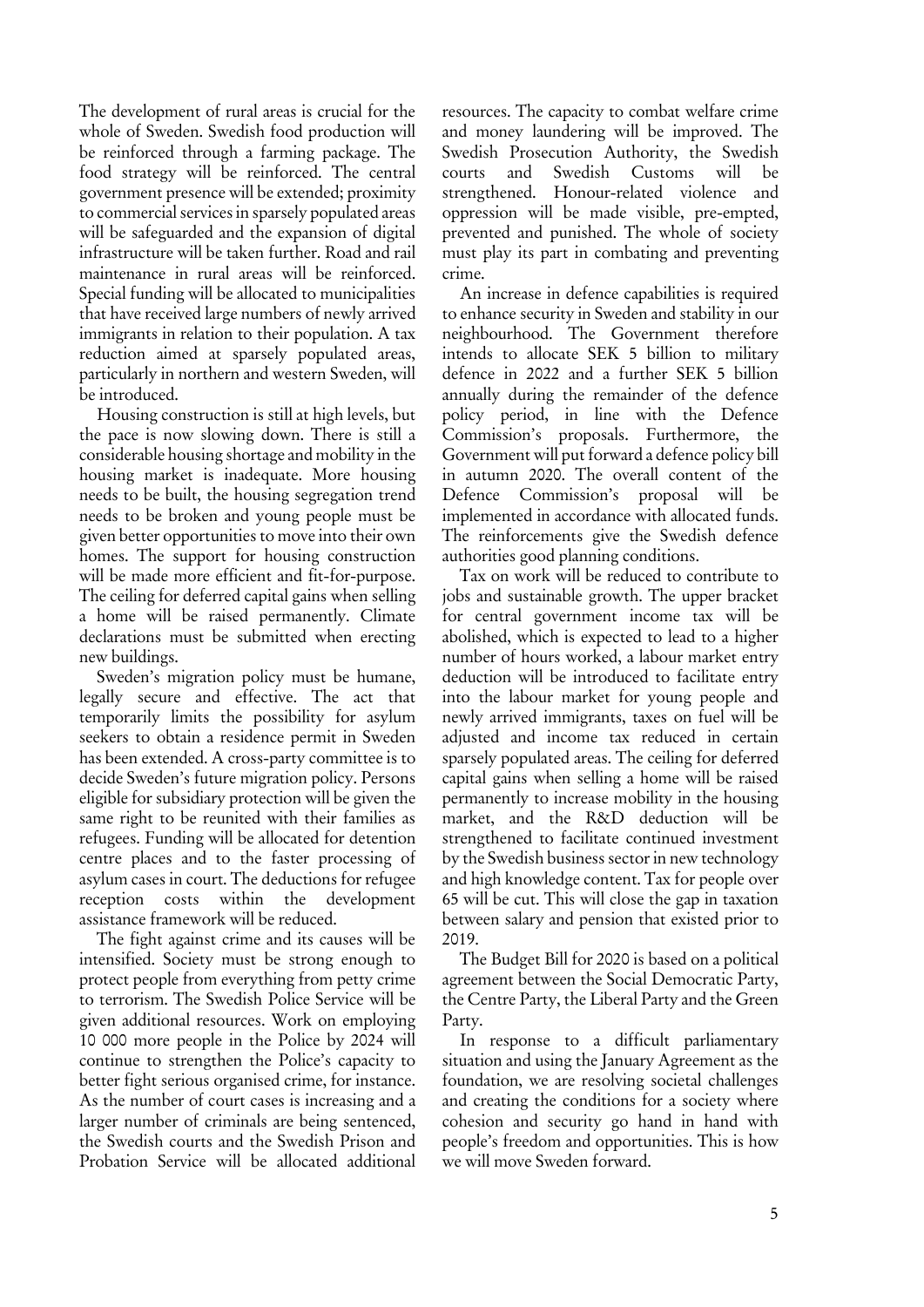| Table 1.1 Reforms and financing in the Budget Bill for 2020              |      |      |      |
|--------------------------------------------------------------------------|------|------|------|
| Impact on general government net lending                                 |      |      |      |
| <b>SEK billion</b>                                                       | 2020 | 2021 | 2022 |
| Reforms                                                                  |      |      |      |
| More people in work                                                      |      |      |      |
| Labour market policy measures                                            | 1.09 | 1.09 | 1.09 |
| Skills Development Programme                                             | 0.22 | 0.60 | 1.00 |
| Active business policy                                                   | 0.39 | 0.39 | 0.39 |
| Measures for better introduction                                         | 0.19 | 0.35 | 0.31 |
| Sweden to become a fossil-free pioneer                                   |      |      |      |
| Reinforcement of the Climate Leap                                        | 1.16 | 1.14 | 1.16 |
| Reinforcement of the Green Industry Leap incl. negative emissions        | 0.30 | 0.30 | 0.30 |
| Measures for and protection of valuable natural environments             | 0.60 | 0.60 | 0.60 |
| Safeguard forest ownership rights                                        | 0.05 | 0.05 | 0.05 |
| Measures for clean seas and water                                        | 0.39 | 0.39 | 0.39 |
| Solar panel subsidy                                                      | 0.30 |      |      |
| Green and safe communities                                               | 0.05 | 0.15 | 0.20 |
| Adjustment of limit for climate bonus                                    | 0.13 | 0.28 | 0.34 |
| Other environmental and climate investments                              | 0.25 | 0.30 | 0.33 |
| Strengthened welfare system                                              |      |      |      |
| Equal schooling throughout Sweden                                        | 1.39 | 2.73 | 2.73 |
| More teaching assistants                                                 | 0.50 | 0.50 | 0.50 |
| The profession programme and skills development for employees in schools | 0.22 | 0.49 | 0.44 |
| Other investments in the field of education                              | 0.12 | 0.12 | 0.11 |
| Improved basic protection for pensioners                                 | 1.38 | 1.38 | 1.38 |
| Increased access to culture                                              | 0.20 | 0.21 | 0.21 |
| Increased support for people with disabilities                           | 0.10 | 0.15 | 0.15 |
| Reinforcement of child and adolescent psychiatry                         | 0.30 | 0.30 | 0.30 |
| Career posts and better continuing education opportunities for nurses    | 0.20 | 0.20 | 0.20 |
| Compensation to county councils for healthcare VAT                       | 0.21 | 0.21 | 0.21 |
| Growth throughout the country                                            |      |      |      |
| A living countryside                                                     | 0.35 | 0.13 | 0.13 |
| Broadband expansion                                                      | 0.15 | 0.20 | 0.30 |
| Enhanced maintenance of roads and railways                               | 0.22 | 0.22 | 0.22 |
| Investment subsidy housing                                               | 0.60 | 0.15 | 1.45 |
| Subsidies to municipalities and areas with socioeconomic challenges      | 0.50 | 0.25 | 0.25 |
| Service offices throughout the country                                   | 0.05 | 0.11 | 0.11 |
| Night trains to Europe. Jämtland and Upper Norrland                      | 0.05 | 0.17 | 0.17 |
| Subsidies to municipalities with a high level of refugee reception       | 0.08 |      |      |
| Other reforms for the entire country to grow                             | 0.14 | 0.14 | 0.15 |
| Security is to increase and democracy to be safeguarded                  |      |      |      |
| Reinforcement of the Swedish Prison and Probation Service                | 0.13 | 0.56 | 0.72 |
| Reinforcement of the Swedish Courts                                      | 0.28 | 0.28 | 0.28 |
| Reinforcement of the Swedish Police Authority                            | 0.12 | 0.12 | 0.12 |
| Reinforcement of the Swedish Prosecution Authorit                        | 0.06 | 0.06 | 0.06 |
| Reinforcement of other authorities in the judicial system                | 0.17 | 0.15 | 0.13 |

Table continues on next page